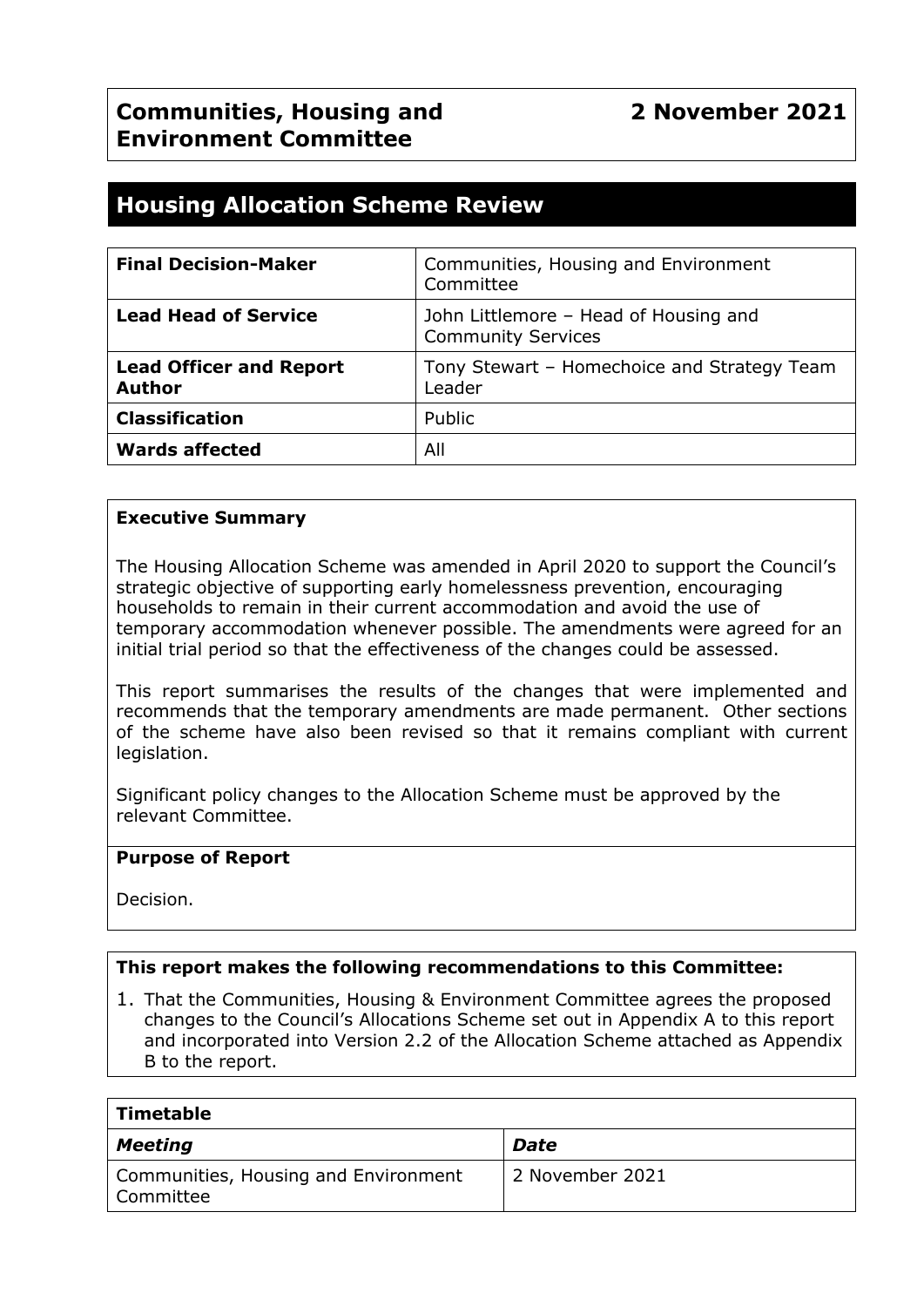# **Housing Allocation Scheme Review**

# **1. CROSS-CUTTING ISSUES AND IMPLICATIONS**

| <b>Issue</b>                                              | <b>Implications</b>                                                                                                                                                                                                                                                                                                                                                        | Sign-off                                               |
|-----------------------------------------------------------|----------------------------------------------------------------------------------------------------------------------------------------------------------------------------------------------------------------------------------------------------------------------------------------------------------------------------------------------------------------------------|--------------------------------------------------------|
| <b>Impact on</b><br><b>Corporate</b><br><b>Priorities</b> | The Housing Allocation Scheme assists in the<br>delivery of the council's corporate priorities.<br>We do not expect the recommendations will<br>by themselves materially affect achievement<br>of corporate priorities. However, they will<br>support the Council's overall achievement of<br>its aims as set out in section 4 (preferred<br>alternative).                 | Head of<br>Housing and<br>Community<br><b>Services</b> |
| <b>Cross</b><br><b>Cutting</b><br><b>Objectives</b>       | The report recommendations support the<br>achievements of both the 'Health Inequalities<br>are addressed and reduced' and 'Deprivation<br>and Social Mobility is improved' cross cutting<br>objectives by ensuring that the Council has an<br>Allocation Scheme that treats all applicants<br>fairly and that access to social housing<br>supports the needs of residents. | Head of<br>Housing and<br>Community<br><b>Services</b> |
| <b>Risk</b><br><b>Management</b>                          | The risks associated with this proposal have<br>been set out in the body of the report                                                                                                                                                                                                                                                                                     | Head of<br>Housing and<br>Community<br>Services        |
| <b>Financial</b>                                          | The amendments made to the Allocation<br>Scheme from April 2020 have contributed to<br>the reduction in spend on temporary<br>accommodation.                                                                                                                                                                                                                               | Section 151<br>Officer &<br>Finance<br>Team            |
| <b>Staffing</b>                                           | We will deliver the recommendations with our<br>current staffing.                                                                                                                                                                                                                                                                                                          | Head of<br>Housing and<br>Community<br><b>Services</b> |
| <b>Legal</b>                                              | The amendments to the scheme ensure that it is<br>consistent with current Government Guidance<br>and complies with the Housing Act 1996.                                                                                                                                                                                                                                   | Legal Team                                             |
| <b>Privacy and</b><br>Data<br><b>Protection</b>           | Accepting the recommendations will ensure<br>that the Allocation Scheme is compliant with<br>current regulations.                                                                                                                                                                                                                                                          | Policy and<br>Information<br>Team                      |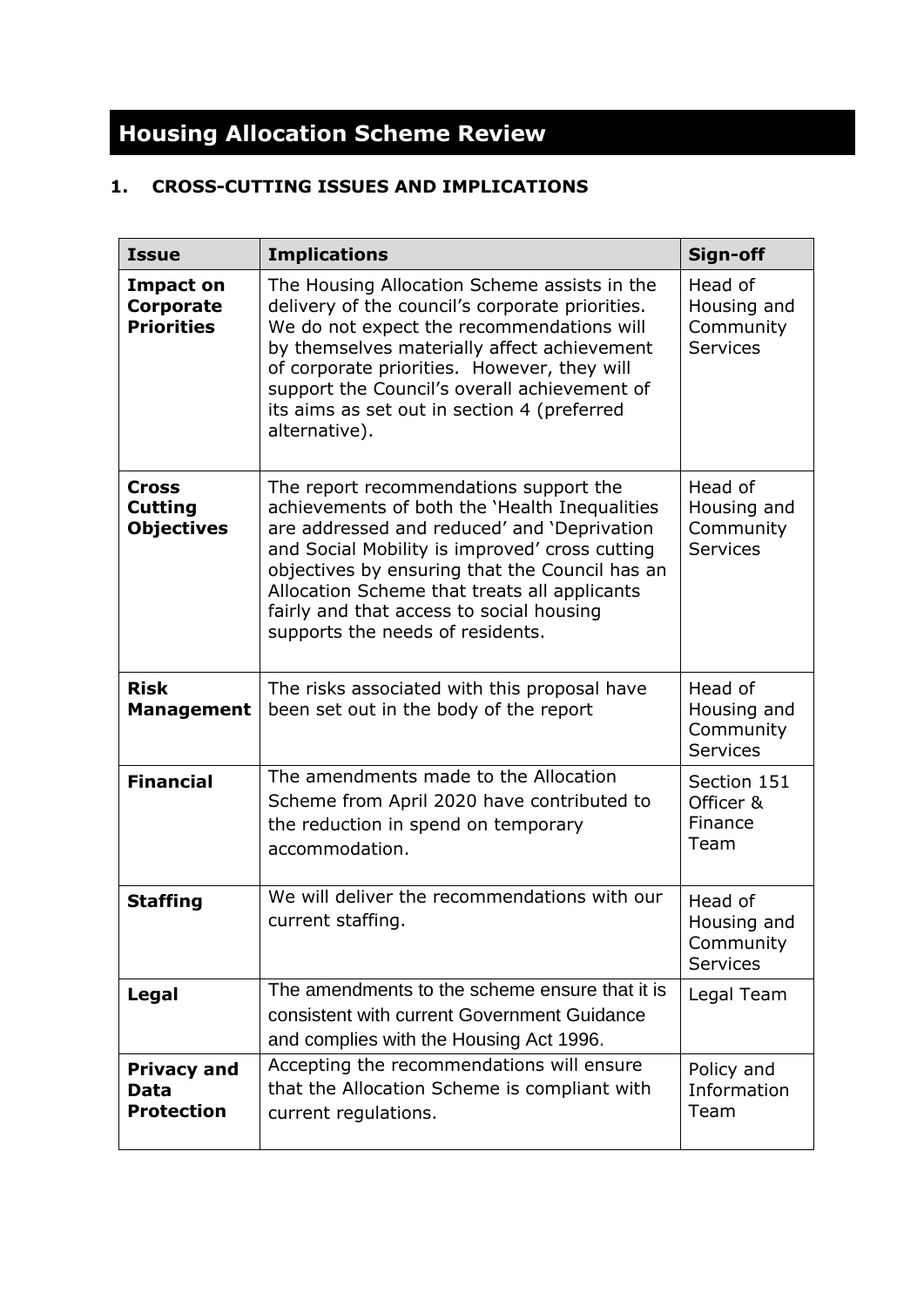| <b>Equalities</b>                   | An Equalities Impact Assessment was<br>undertaken as part of the amendments being<br>implemented in April 2020.                                                                                                             | Policy &<br>Information<br>Manager                     |
|-------------------------------------|-----------------------------------------------------------------------------------------------------------------------------------------------------------------------------------------------------------------------------|--------------------------------------------------------|
| <b>Public</b><br><b>Health</b>      | The aim of the proposed changes is to reduce<br>the need for temporary accommodation, which<br>in turn will provide for better health and well-<br>being for residents who find themselves<br>threatened with homelessness. | Public Health<br>Officer                               |
| <b>Crime and</b><br><b>Disorder</b> | The recommendations will have a no impact<br>on Crime and Disorder.                                                                                                                                                         | Head of<br>Housing and<br>Community<br><b>Services</b> |
| <b>Procurement</b>                  | N/A                                                                                                                                                                                                                         | Head of<br>Housing and<br>Community<br><b>Services</b> |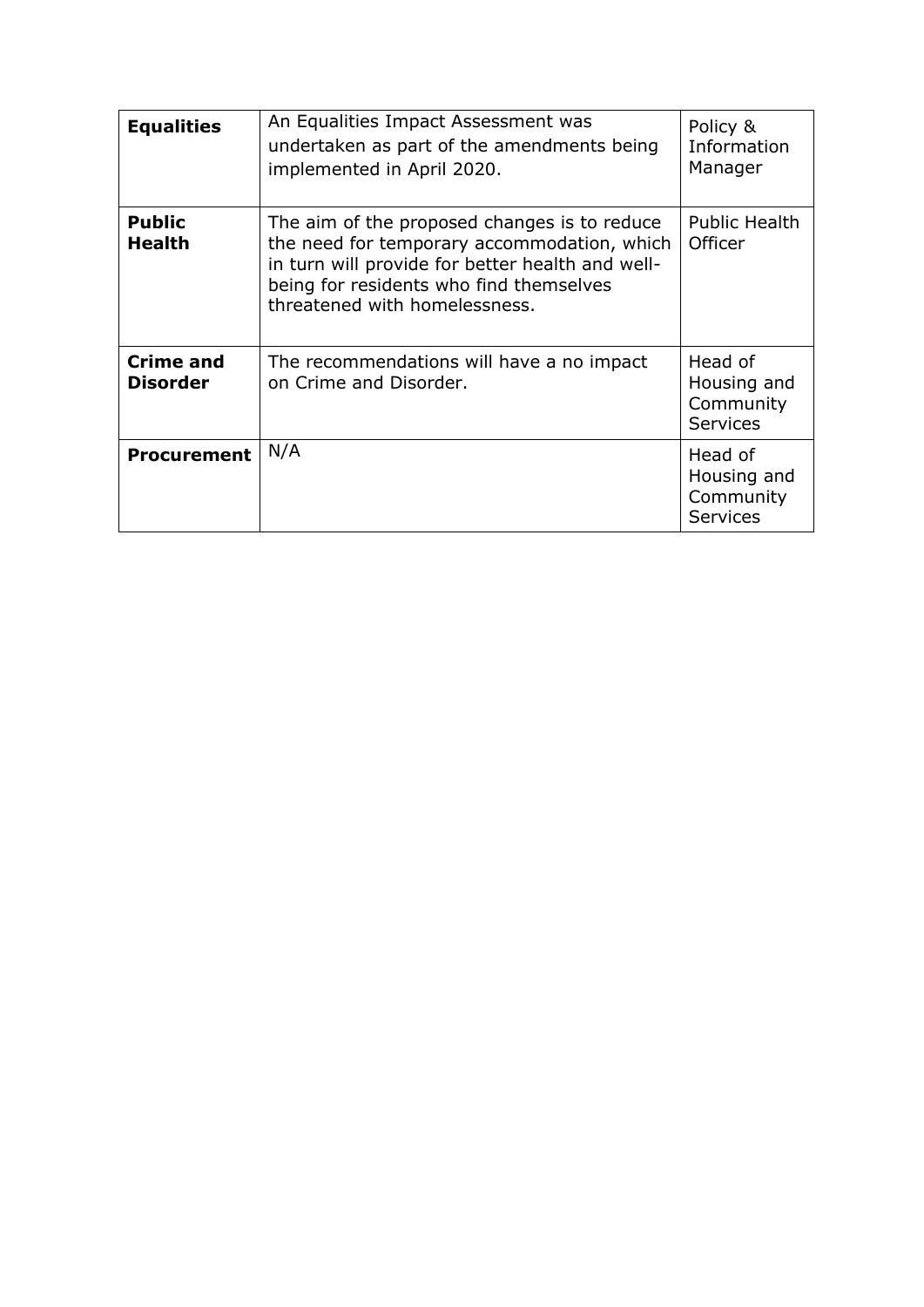### **2. INTRODUCTION AND BACKGROUND**

- 2.1 Nominations made by the Council to housing association vacancies are governed by Part 6 Housing Act 1996 (as amended). The Act requires that nominations may only come from the Council's Housing Register and the Act provides the framework that sets out who can join the Housing Register and how priority is determined between applicants. The Council's interpretation of the framework legislation must be set out in a document adopted by the Council and called an Allocation Scheme. The adopted Allocation Scheme must be published and available upon request.
- 2.2 The Council's Housing Allocation Scheme is designed to ensure that access to subsidised housing supports the needs of residents, the corporate aims of the Council and reflects current legislation.
- 2.3 The previous version of the Allocation Scheme was introduced in 2013. The policy was designed to make best use of the limited stock available and awarded additional priority to applicants in work or who assist the local community in other ways, such as serving in the Armed Forces or undertaking voluntary work.
- 2.4 Minor amendments to the Allocation Scheme can be made with the agreement of the Director of Regeneration and Place in consultation with the Chair and Vice-Chair of the Communities, Housing & Environment Committee. Several minor amendments have been made since the policy was introduced in 2013.
- 2.5 The Homelessness Reduction Act, which was introduced in 2018 and the enhanced homelessness prevention service within the Housing and Inclusion Team meant that more significant changes to the scheme were required, which needed to be agreed by the Communities, Housing and Environment Committee.
- 2.6 The proposed amendments to the scheme were agreed by the Committee in February 2020 to be implemented from 1 April 2020 for an initial trail period to gain an understanding of the effect of the changes. However, due to the onset of the Covid-19 pandemic and the introduction of the 'Everyone In' initiative, the effectiveness of the changes could not begin to be measured until August 2020.
- 2.7 The main aims of the changes to the Allocation Scheme were to, *'encourage households to remain in their current accommodation and avoid the use of temporary accommodation whenever possible.'* To enable this objective to be achieved several amendments were introduced.
- 2.8 Eligible households who are owed a Homelessness Prevention Duty are placed in 'Band C – Community Contribution and Homelessness Prevention,' whilst households to whom either a Relief Duty or Main Housing Duty is owed are placed in 'Band H – Homeless.' A greater number of properties per applicants are advertised within Band C.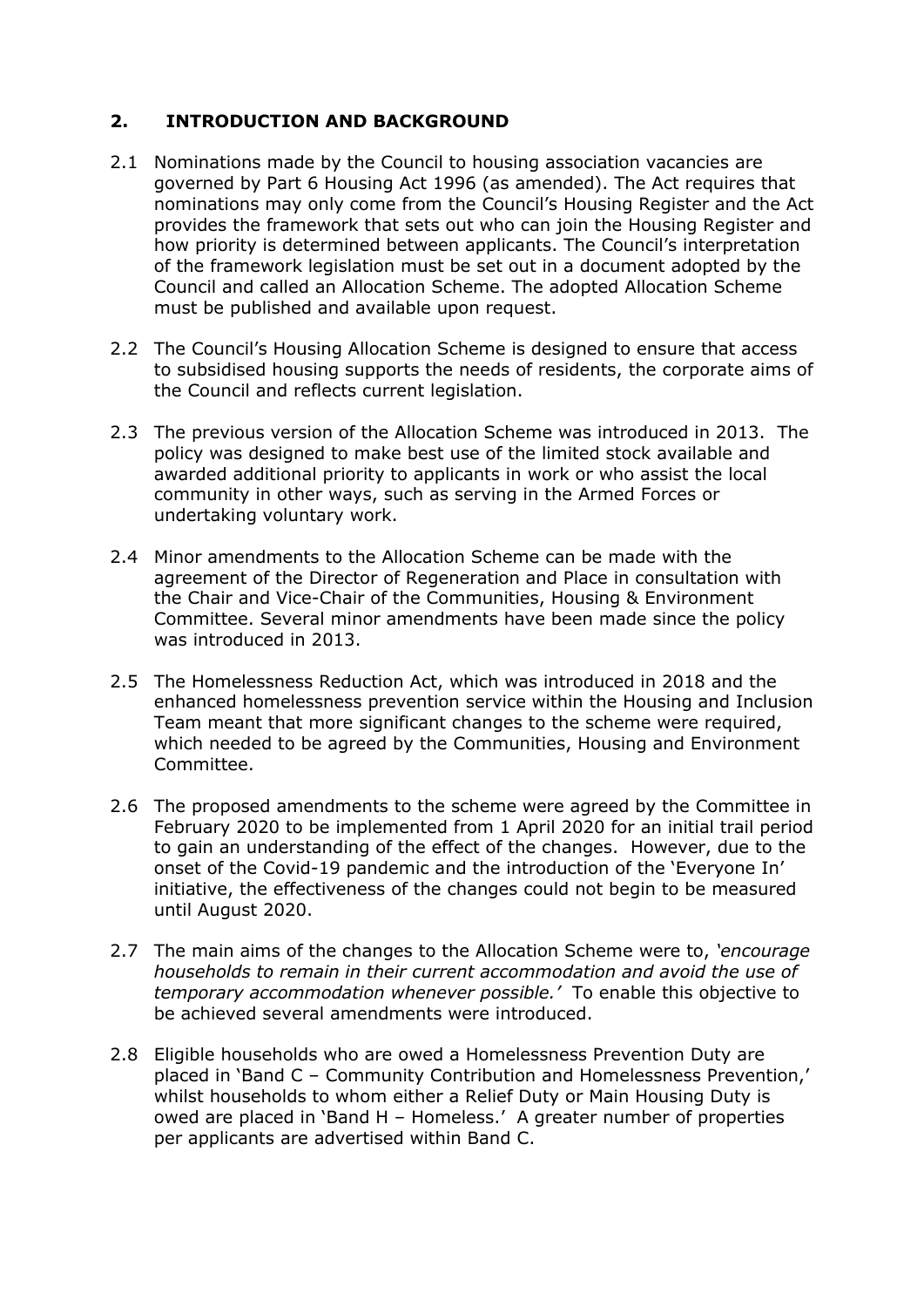- 2.9 When comparing the period from August 2020 to July 2021 against the period August 2019 to July 2020, there has been a 92% increase in the number of successfully prevented homelessness cases and a 195% increase in the number of these households that secured a Social Housing Tenancy.
- 2.10 The number of households that were placed into temporary accommodation and vacated within the same 12 month period dropped by 27% when comparing the period from August 2020 to July 2021 against the period August 2019 to July 2020. However, there was a slight increase in the average length of stay from 75 days to 80 days.
- 2.11 There has been a decrease of 16% in temporary accommodation costs when comparing the two reporting periods.
- 2.12 There are also some further changes being proposed to other parts of the scheme to clarify and amend some points. These are intended to provide clarity for applicants and officers in applying the scheme based on feedback received from stakeholders and service users.
- 2.13 A table detailing the changes and the reasons for them is attached at **Appendix A**. This includes amending the financial cap for existing social housing tenants in the Borough and raising the cap from £40,000 to £50,000. The cap was originally introduced to discourage applications from households who could otherwise resolve their housing in the open market. The cap was in line with government policy at the time, which was part of the 'Pay to Stay' agenda.
- 2.14 As government policy has shifted, the retention of the cap for existing tenants is no longer felt necessary. Allowing social housing tenants in the Borough to transfer between housing stock will not result in a net loss of social hosing accommodation, as they will free up a property that can then be relet. For these reasons the suggestion is to remove the requirement for the small number of existing social tenants that this currently impacts on.
- 2.15 For new applicants it is proposed to raise the gross household income level from £40,000 to £50,000. This reflects that the £40,000 threshold has been in place for a significant period and should be uplifted to reflect that housing costs have increased since the Allocation Scheme was originally adopted in 2013.
- 2.16 A copy of the amended Housing Allocation Scheme version 2.2 is attached at **Appendix B**.

#### **3. AVAILABLE OPTIONS**

3.1 To adopt the changes set out in Appendix A, as this will encourage households to remain in their current accommodation and avoid the use of temporary accommodation whenever possible, it is proposed that the changes that were introduced in April 2020 for an initial trial period are now made permanent. And to approve the other amendments in order to ensure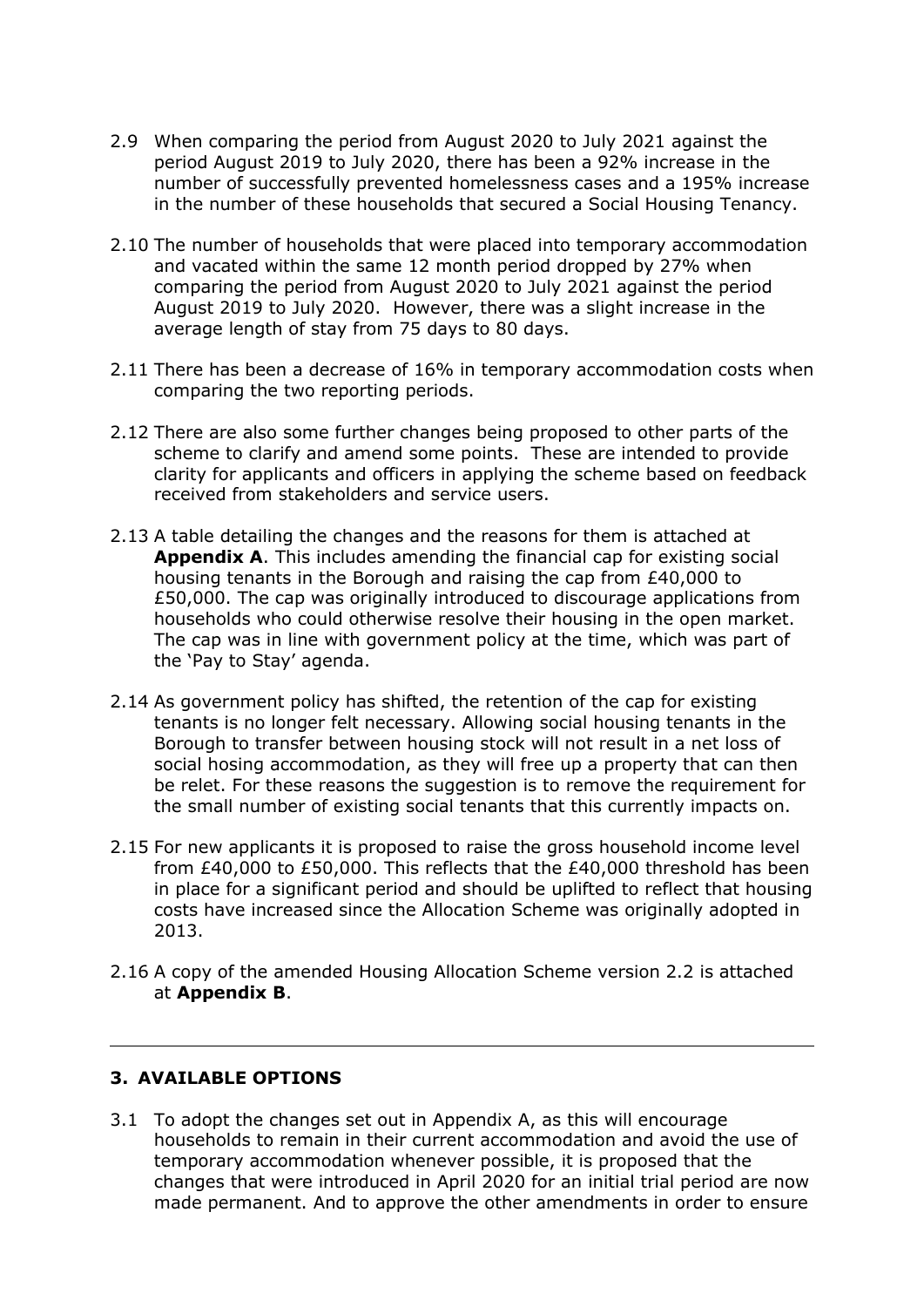that the Allocation Scheme is compliant with recent regulatory changes and remains a relevant and understood document for officers and applicants alike.

3.2 **Option B** – Do not accept all or some of the proposed changes to the scheme as stated Appendix A. This is not recommended as monitoring of the amendments introduced in 2020 has shown them to be effective in achieving the desired aims and the Allocation Scheme will not be up to date with the amendments required to ensure that it remains relevant and compliant with current legislation.

#### **4. PREFERRED OPTION AND REASONS FOR RECOMMENDATIONS**

- 4.1 It is recommended to accept the proposed amendments to the Housing Allocation Scheme as detailed in Appendix A of this report.
- 4.2 Accepting the preferred recommendations will assist homeless prevention and will ensure that the scheme continues to remain relevant and up to date with current housing policy.

#### **5. RISK**

- 5.1 The risks associated with this proposal, including the risks if the Council does not act as recommended, have been considered in line with the Council's Risk Management Framework. We are satisfied that the risks associated are within the Council's risk appetite and will be managed as per the Policy.
- 5.2 The change in adding prevention cases to the new Band C and reducing the number of direct lets to applicants in temporary accommodation has not led to a significant increase in the length of stay in temporary accommodation for households and has not resulted in additional costs to the Council because of the need for more nightly paid temporary accommodation.
- 5.3 Regular monitoring of the key indices of success of the temporary amendments made in 2020 have been undertaken and added to the dashboard on homelessness activity.

#### **6. CONSULTATION RESULTS AND PREVIOUS COMMITTEE FEEDBACK**

- 6.1 The current Housing Allocation scheme was introduced in 2020. The scheme was devised after an extensive consultation process with both internal and external stakeholders.
- 6.2 If the recommended proposals are accepted by the Communities, Housing and Environment committee, the Council is under a statutory duty to